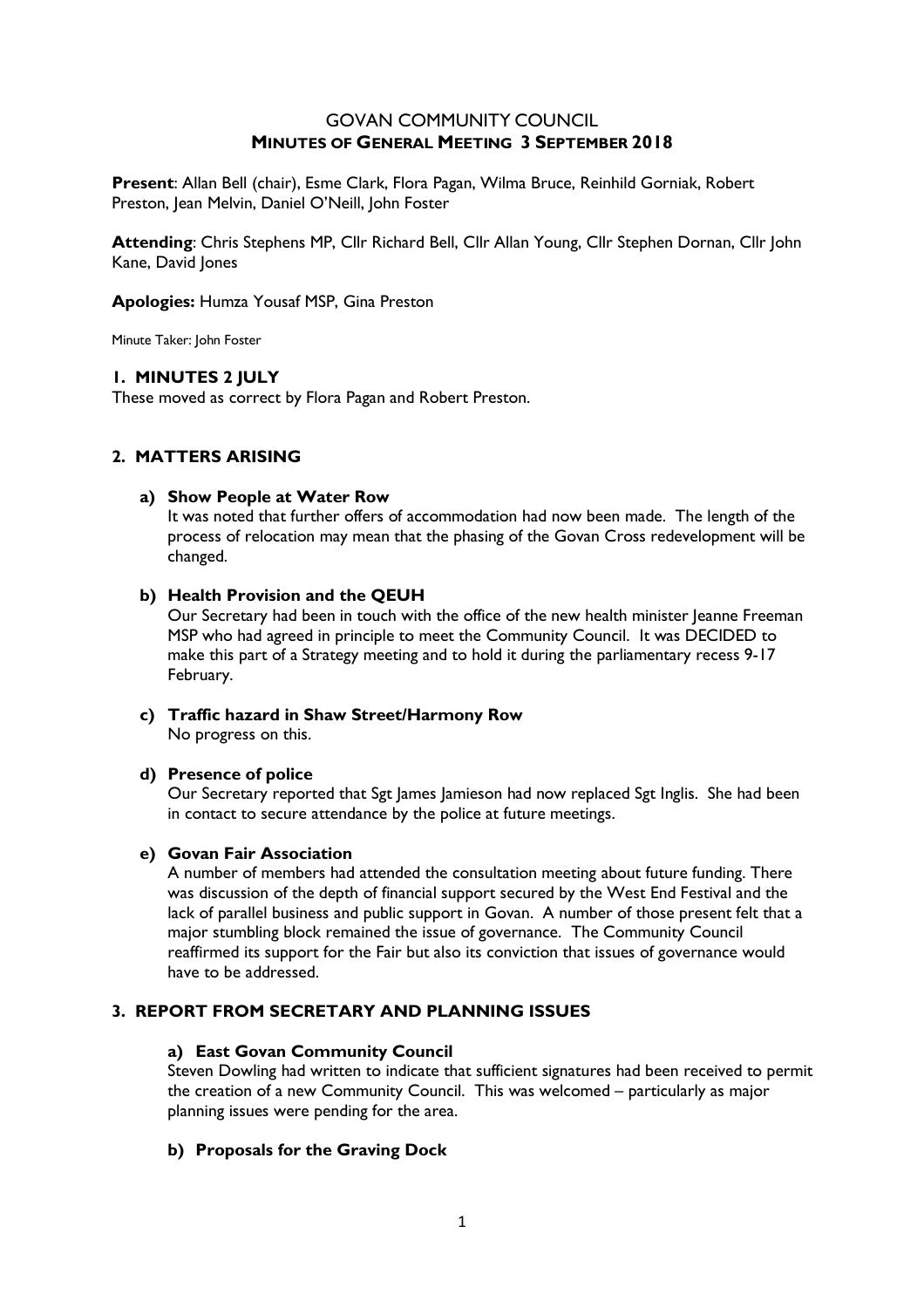It was reported that the proposal from New City Vision for housing development appeared to have been abandoned. The CEPA report on potential flooding had influenced the City Council to oppose and it did not appear that New City Vision would contest. The other potential proposal for a working ship repair yard still depended on agreement from the owners of the land (NCV) and on Peel Ports/Clyde Port Authority who controlled dredging and river access. Concern was expressed that the historic structures and fabric of the dock were deteriorating fast.

## **c) Paul McAlinden and promotion of musical involvement in Govan**

Our Secretary reported discussions with Paul regarding funding for the development of orchestral work among local young people including the families of refugees. This would build upon existing initiatives which had proved very successful. It was AGREED that the Community Council would provide a letter of support for financial bids.

### **d) Govan Community Boxing Club**

The Club had approached the Community Council for assistance in finding the permanent premises required for its effective operation. The Club was currently registering with Boxing Scotland for the coming season and although principally a boxing club, for girls and boys, its club mission is to promote health and wellbeing in the community. It is currently running evening sessions for children and adults in Govan High School on Monday, Wednesday and Thursday. It is also keen to offer fitness classes for over 40s and 50s and teenage girls classes during the day and particularly start-up introductory classes for many in the community who have experienced physical and/or mental illness.

Approaches had already been made to the Housing Associations. A number of additional suggestions were made including the old army premises in Whitefield Road and the Africa Centre and also to Pat Cassidy of Govan Workspace (Greenfield School premises had a large and relatively modern gym). Cllr Bell agreed to approach City Properties. As all of these proposals would potentially involve rent, it was also agreed that the Community Council provide a letter of support and endorsement.

## 4. REPORT FROM THE CHAIR

**ASDA Planning Permission:** 2-3 a.m. deliveries to Craigton Road goods entrance daily Alan reported on discussions with representatives of Asda in light of the planning permission document dated 16 August received from the City Council.

Elected representatives expressed some concern that Craigton Road was a residential area and that there were already complaints about the noise from early morning deliveries as a result of waiting lorries. This proposal would compound the difficulty. Although ASDA might have a legitimate trading request to provide fresh produce, existing and potential future environmental difficulties might be better addressed by delivering through the Helen Street entrance.

Alan had raised with the ASDA representatives the very considerable nuisance presented by ADSA trolleys. There had been little positive response.

It was agreed to return to the issue.

# **5. COMMUNITY COUNCIL ORGANISATION**

#### **a) Bank account**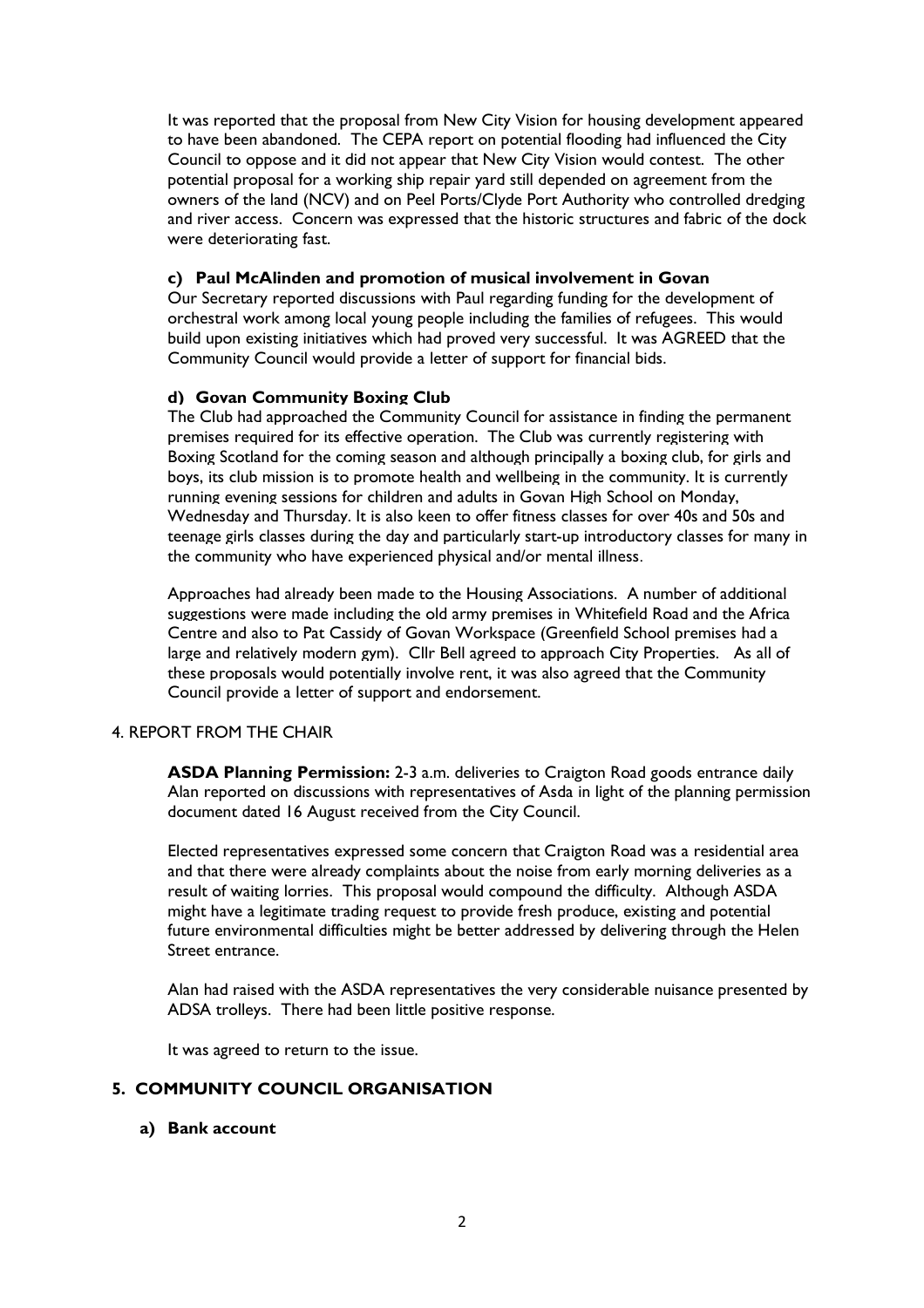Our Chair was asked to take charge of the papers required for a change of account and signatures, to carry forward this work with the Treasurer and to come back to the October meeting.

## **b) Strategy meeting**

The Secretary was asked to identify a date in February for our annual strategy meeting. As well as issues of health provision and the QEUH, it was agreed cover two other issues: Bus Transport (and powers for Councils to establish Lothian style operations) and Rents in the private and HA pre-1989 tenant sectors.

## **c) Annual General Meeting**

We were due to hold our AGM in October, hear a report of work from officers and elect officers for the coming year. Full elections for members were not required. A Treasurer's report for the year was needed but in the circumstances, given the need to change the bank account, might need to be postponed to November.

# **6. REPORTS FROM ELECTED MEMBERS**

 *Councillor DORNAN*

## **a) Fastlink**

Cllr Dornan urged the Council to ensure that the rectification of Fastlink includes as a priority that four areas of dangerous road alignments in the G51 – currently precedent was being given to Broomilaw and the city centre.

## **b) Universal Credit and support for those dependent on benefits**

Money Matters was hiring a HGV to be stationed at the Cross to assist those in danger of losing out on benefits as a result of the rolling of UC locally on 1 October.

## *Councillor KANE*

## **Harmony Row scheme: youth disorder and vandalism**

 Councillor Kane reported on interventions made over the summer in face of considerable youth disorder. Two meetings of residents had been organised and a joint working party created involving GHA, Police, Social Work and Housing Associations. A clean-up had taken place and commitments received from police to give heightened attention. He hoped the Community Council would also involve itself. Currently it appeared that police resources were very considerably overstretched.

## *Councillor BELL*

## **Opening of The Men's Shed, Arngask Road**

This previously derelict building had been opened the previous month and provided an excellent social base for both men and women to gather.

Councillor YOUNG

## **Pearce Institute Board**

He had joined the Board at a time when the Pearce Institute was facing a number of challenges organisationally and financially. Concern was expressed at the closure of the Macmillan café.